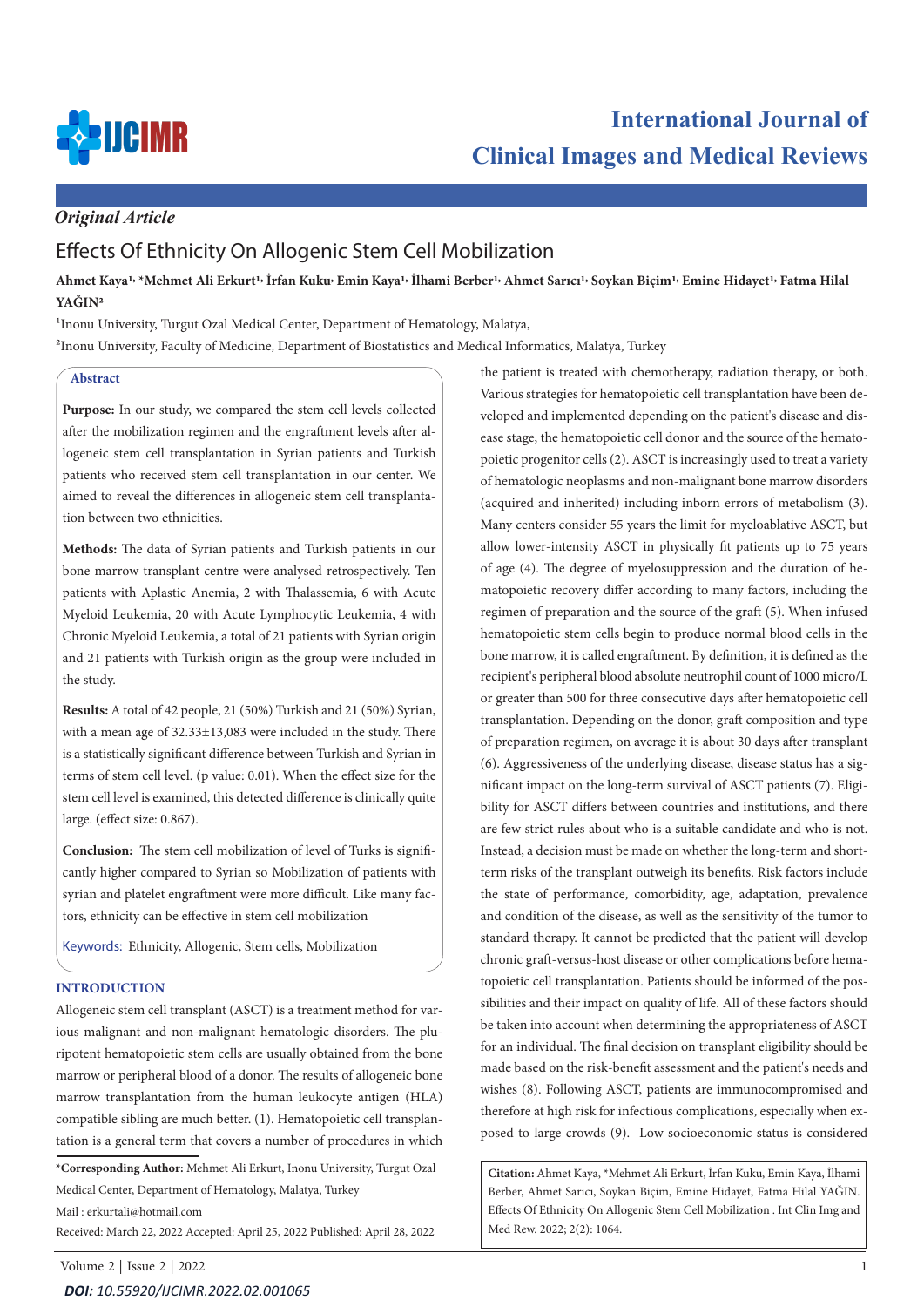to have a negative impact on the success of hematopoietic cell transplantation based on a retrospective analysis (10). Studie investigating this relationship suggest that race consists of a complex social, cultural and political structure rather than a biological concept. It has been observed that black patients are less likely to have hematopoietic cell transplantation for leukemia or lymphoma than white patients (11). In our study, stem cell levels of Syria ethnicity patients who had underwent ASCT in our center were compared with those of Turkish ethnicity patients.

#### **MATERIALS AND METHODS**

Our study was approved by the Inonu University Ethics Committee with the approval number 2021/2715. After the ethics committee approval, the patients who applied to İnönü University Turgut Özal Medical Center between the years 2018-2021 were analyzed retrospectively. Mobilization protocols, neutrophil and platelet engraftment time, collected CD34(+) stem cell level, and chemotherapy protocols before allogeneic stem cell transplantation were obtained from patient records. The collected stem cell levels of 21 Syrian and 21 Turkish patients were recorded. The donors of the allogeneic transplantation patients with stem cell levels in the study had the same ethnic structure. Neutrophil engraftment was considered the when the absolute neutrophil count was  $>0.5 \times 109$ /L without G-CSF supplementation. Platelet engraftment was accepted when the platelet count was >20×109/L without platelet apheresis support.The patients were divided into two groups (Syrian and Turkish patients). Allogeneic stem cell apheresis forms of 42 patients were analyzed retrospectively whit ASCT at İnönü University Turgut Özal Medical Center bone marrow transplant unit. Ten patients with Aplastic Anemia(AA), 2 with Thalassemia, 6 with Acute Myeloid Leukemia(AML), 20 with Acute Lymphocytic Leukemia(ALL), 4 with Chronic Myeloid Leukemia(CML), a total of 21 patients with Syrian origin and 21 patients with Turkish origin as the control group were included in the study(table 1).The distribution of patients according to diagnoses and ages is available in Table 1.Each stem cell number was obtained by collecting CD34(+) stem cells with the help of the Spectra optia device after the patients received a mobilization regimen, and calculating the number of CD34(+) cells per kilogram.

#### **RESULTS**

#### **Data analysis**

Missing values in the PLT ENG (platelet engraftment) and NE ENG (neutrophıl engraftment )variables were assigned according to the mean. Normally distributed quantitative data were summarized as mean ± standard deviation and non-normally distributed quantitative data were summarized as median (minimum-maximum). Qualitative data were summarized by number (percentage). Independent samples t-test and Mann-Whitney U test were used where appropriate for statistical analysis. In this study, in addition to basic comparisons, effect sizes were calculated to evaluate the effects of each variables on Syrıan and Turkish groups. Effect size is defined as the size of the difference between groups (13). The general interpretation of the effect size in the literature; between 0.01-0.06 values, there is a small effect, between 0.06-0.14 a medium effect, and a value above 0.14 a large effect. p<0.05

Volume 2 | Issue 2 | 2022 2

was considered statistically significant. Python 3.9 Version and SPSS 26.0 programming languages were used for data analysis.

#### **Basic Properties of Data**

A total of 42 people, 21 (50%) Turkish with a mean age of  $39.09 \pm 15.07$ and 21 (50%) Syrians with a mean age of  $28 \pm 12.84$ , were included in the study (Table 1). Descriptive statistics and effect sizes of Turkish and Syrıan groups according to SCL (stem cell level), PLT ENG and NE ENG variables of the data set are given in Table 2. There is a statistically significant difference in terms of SCL (p: 0.01) and NE ENG (p: 0.034) variables of Turkish and Syrian patients. When the effect size is analyzed for SCL (effect size: 0.867) and NE ENG (effect size: 0.685) This difference is clinically quite large. While the SCL values of the Turks were significantly higher than those of the Syrıans, their NE ENG values were significantly lower.

| Table 1: Distribution of Patients Diagnoses. |  |  |
|----------------------------------------------|--|--|
|----------------------------------------------|--|--|

|                  |                | Nationality    |                   |       |  |
|------------------|----------------|----------------|-------------------|-------|--|
|                  |                | Syrian         | Turkish           | p     |  |
| Age              | Mean $\pm$ SD  | $28 \pm 12.84$ | $39.09 \pm 15.07$ | 0.014 |  |
| <b>DIAGNOSIS</b> | AA $n$ (%)     | 5(23.8)        | 5(23.8)           |       |  |
|                  | ALL $n$ $(\%)$ | 10(47.61)      | 10(47.61)         |       |  |
|                  | AML $n$ $(\%)$ | 3(14.28)       | 3(14.28)          |       |  |
|                  | CML $n$ $(\%)$ | 2(9.52)        | 2(9.52)           |       |  |
|                  | TALESEMI n (%) | 1(4.76)        | 1(4.76)           |       |  |

*Abbreviations: Aplastic Anemia (AA), Thalassemia, Acute Myeloid Leukemia (AML), Acute Lymphocytic Leukemia (ALL), Chronic Myeloid Leukemia (CML) SD: Standart deviation*

| Table 2: Stem cell level and Engraftment Distribution |  |
|-------------------------------------------------------|--|
|-------------------------------------------------------|--|

|            | Nationality     |                     |       |             |
|------------|-----------------|---------------------|-------|-------------|
|            | Syrian          | Turkish             | p     | effect size |
|            | Median(Min-Max) | Median(Min-<br>Max) |       |             |
| <b>SCL</b> | $8.13(5-15)$    | $10.4(4.95-20.4)$   | 0.01  | 0.867       |
| PLT ENG    | $19(10-40)$     | $16(9-29)$          | 0.071 |             |
| NE ENG     | $18(11-28)$     | $15(7-23)$          | 0.034 | 0.685       |

*Abbreviations: PLT ENG(platelet engraftment), NE ENG (neutrophıl engraftment),SCL(stem cell level).*

#### **DISCUSSION**

Allogeneic hematopoietic cell transplantation is a treatment method for various malignant and non-malignant hematologic disorders. The necessary pluripotent hematopoietic stem cells are usually obtained from the bone marrow or peripheral blood of a donor. Hematopoietic cell transplantation is a general term that covers a number of procedures in which the patient is treated with chemotherapy, radiation therapy, or both.

Studies investigating this relationship suggest that race consists of a complex social, cultural and political structure rather than a biological concept. It has been observed that black patients are less likely to have hematopoietic cell transplantation for leukemia or lymphoma than white patients. Hematopoietic cell transplantation is an effec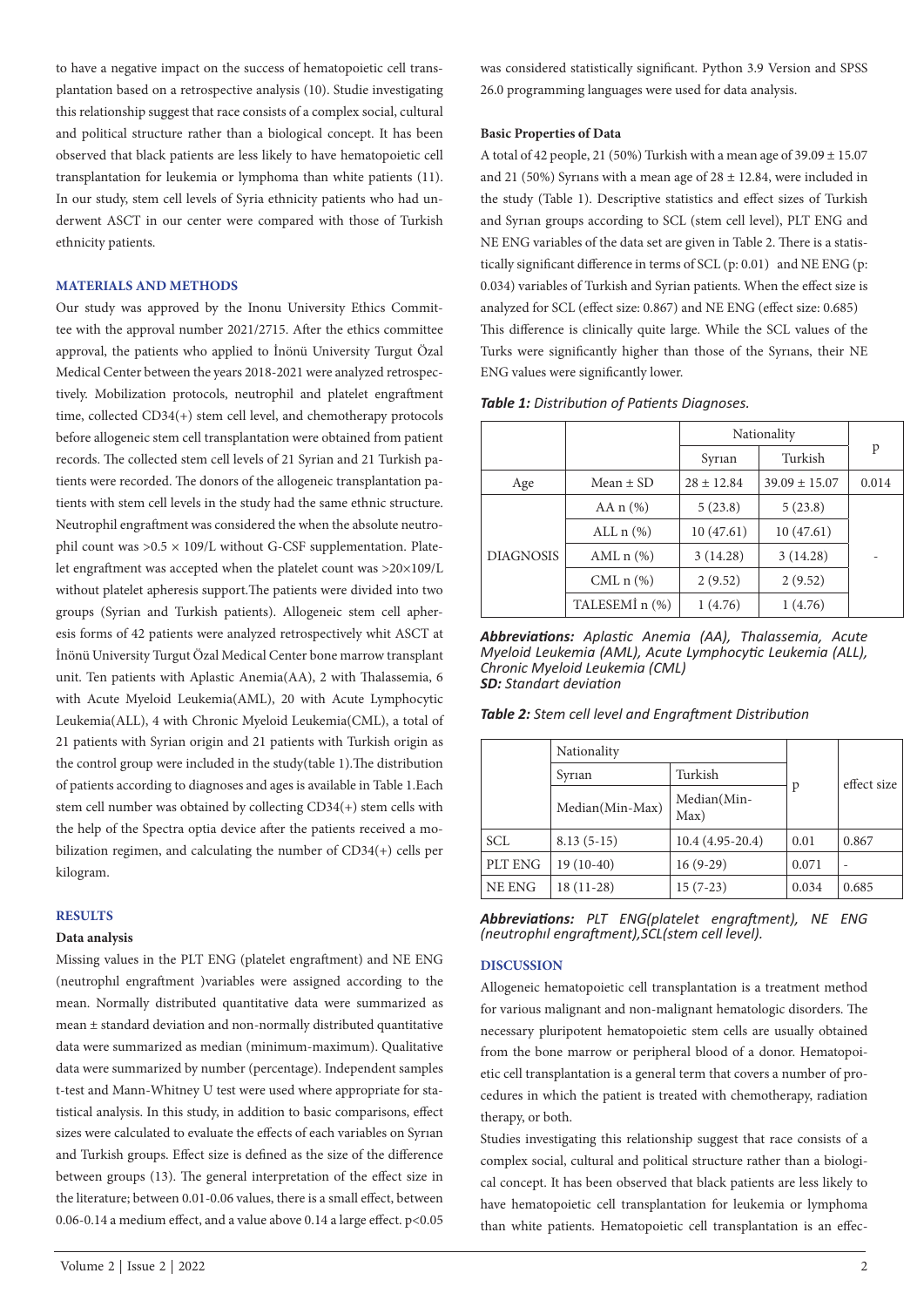tive treatment for high-risk hematological disease. HLA compatibility between donor and patient limitations (13). After HLA matched unrelated donor, African Americans showed lower survival compared to Caucasians with hematologic malignancies, which was linked to higher transplant-related mortality (13). Increasing use of HLA-haploidentical relatives has expanded access to transplantation, especially for minorities (14).

In a recent unicenter report, survival after HLA haploidentic transplantation with cyclophosphamide after transplantation was found to be better for African-American patients than for patients of Caucasian origin (15). After fusion of mobilized stem cells, hematopoietic rearrangement is rapid and requires approximately 8-10 days for neutrophil recovery and 10-12 days for platelets. Since patients receiving a CD34 (+) cell dose / kg, more than  $2 \times 106$  CD34(+) cells / kg, usually have rapid and continuous hematopoietic recovery, this value has proven to be a useful value. Thus, this cell dose is usually defined as the adequate dose of stem cells that allows rapid re-hematopoietic recovery. However, there is no set minimum dose. Most centers accepted doses of 2 x 10 6 CD34(+) cells (16). Factors affecting the level of bone marrow stem cells include a low level of circulating CD34(+) cells, a more advanced age of the donor, and a decrease in the total volume of blood. However, the effect of age is not clear (17). Ethnic differences in patients with solid tumors are well documented. Less is known about the impact of ethnic differences in hematological malignancies. New chemotherapeutics, targeted molecular, cellular and immunological treatments may lead to different results in treatment. Overall survival is not evenly distributed across different racial and ethnic groups (18,19). In our study, stem cell levels were higher and neutrophil engraftment time was shorter in patients of Turkish ethnicity after mobilization allogeneic stem cell transplant than in syrian patients. opposite it was difficult to provide sufficient stem cell level and platelet engraftment in Syrian patients.Biological factors such as drug metabolism, sensitivity to chemotherapy, cytogenetic profiles, and non-biological factors such as social support, financial status, treatment compliance or access to treatment may contribute to the stem cell level. It is unclear whether the stem cell level and engraftment time are the result of a more aggressive disease or are due to non-biological factors. Some studies have hypothesized the differential metabolism of chemotherapy drugs as a possible cause of different treatment results in hematologic malignancies (20,21). Chemotherapy drugs administered before allogeneic stem cells can be thought to effect of the genetic polymorphism number of stem cells between possible ethnicities. Pre-existing or comorbid conditions of patients that occur during transplantation can be blamed as a potential cause of racial disparities in ASCT. There are ethnic differences in incidence and survival in patients with hematological malignancies. (22). As ethnic diversity continues to increase in ASCT, improving treatment results for all ethnic groups is of great importance. In our study, in parallel with the literature, it was observed that there were differences between ethnic structures in allogeneic bone marrow transplantation. The collected stem cell level of Turkish patients is significantly higher than Syrian patients. Social determinants and biological hypotheses should be systematically evaluated in randomized trials with wide data ın hematological malignancies. To clarify hypotheses, focus should be

on increasing the participation of minority groups with hematological malignancies in clinical trials and bone marrow transplantation.

# **CONCLUSİON**

In our study, in parallel with the literature, it was observed that there were differences between ethnic structures in allogeneic bone marrow transplantation. The level of stem cells collected from Turkish patients was significantly higher than that of Syrian patients.

# **CONFLİCT OF İNTEREST:**

The authors declare that there is no conflict of interest.

#### **ETHICAL APPROVAL:**

Our study was approved by the Inonu University Ethics Committee with the approval number 2021/2715.

# **Reference**

- 1. Schmitz N, Bacigalupo A, Labopin M, Majolino I, Laporte JP, Brinch L, et al. Transplantation of peripheral blood progenitor cells from HLA-identical sibling donors. European Group for Blood and Marrow Transplantation (EBMT). Br J Haematol. 1996 Dec;95(4):715-23.
- 2. Bacigalupo A, Ballen K, Rizzo D, Giralt S, Lazarus H, Ho V, et al. Defining the intensity of conditioning regimens: working definitions. Biol Blood Marrow Transplant. 2009 Dec;15(12):1628-33.
- 3. Muffly L, Pasquini MC, Martens M, Brazauskas R, Zhu X, Adekola K, et al. Increasing use of allogeneic hematopoietic cell transplantation in patients aged 70 years and older in the United States. Blood. 2017 Aug 31;130(9):1156-1164.
- 4. Sorror ML, Storb RF, Sandmaier BM, Maziarz RT, Pulsipher MA, Maris MB, et al. Comorbidity-age index: a clinical measure of biologic age before allogeneic hematopoietic cell transplantation. J Clin Oncol. 2014 Oct 10;32(29):3249-56.
- 5. Bernstein SH, Nademanee AP, Vose JM, Tricot G, Fay JW, Negrin RS, et al. A multicenter study of platelet recovery and utilization in patients after myeloablative therapy and hematopoietic stem cell transplantation. Blood. 1998 May 1;91(9):3509-17.
- 6. Dominietto A, Raiola AM, van Lint MT, Lamparelli T, Gualandi F, Berisso G, et al. Factors influencing haematological recovery after allogeneic haemopoietic stem cell transplants: graft versus-host disease, donor type, cytomegalovirus infections and cell dose. Br J Haematol. 2001 Jan;112(1):219-27.
- 7. Kataoka K, Nannya Y, Ueda K, Kumano K, Takahashi T, Kurokawa M. Differential prognostic impact of pretransplant comorbidity on transplant outcomes by disease status and time from transplant: a single Japanese transplant centre study. Bone Marrow Transplant. 2010 Mar;45(3):513-20.
- 8. Deeg HJ, Sandmaier BM. Who is fit for allogeneic transplantation? Blood. 2010 Dec 2;116(23):4762-70.
- 9. Wingard JR, Hsu J, Hiemenz JW. Hematopoietic stem cell transplantation: an overview of infection risks and epidemiology. Infect Dis Clin North Am. 2010 Jun;24(2):257-72.
- 10. Baker KS, Davies SM, Majhail NS, Hassebroek A, Klein JP, Ballen KK, et al. Race and socioeconomic status influence outcomes of unrelated donor hematopoietic cell transplantation. Biol Blood